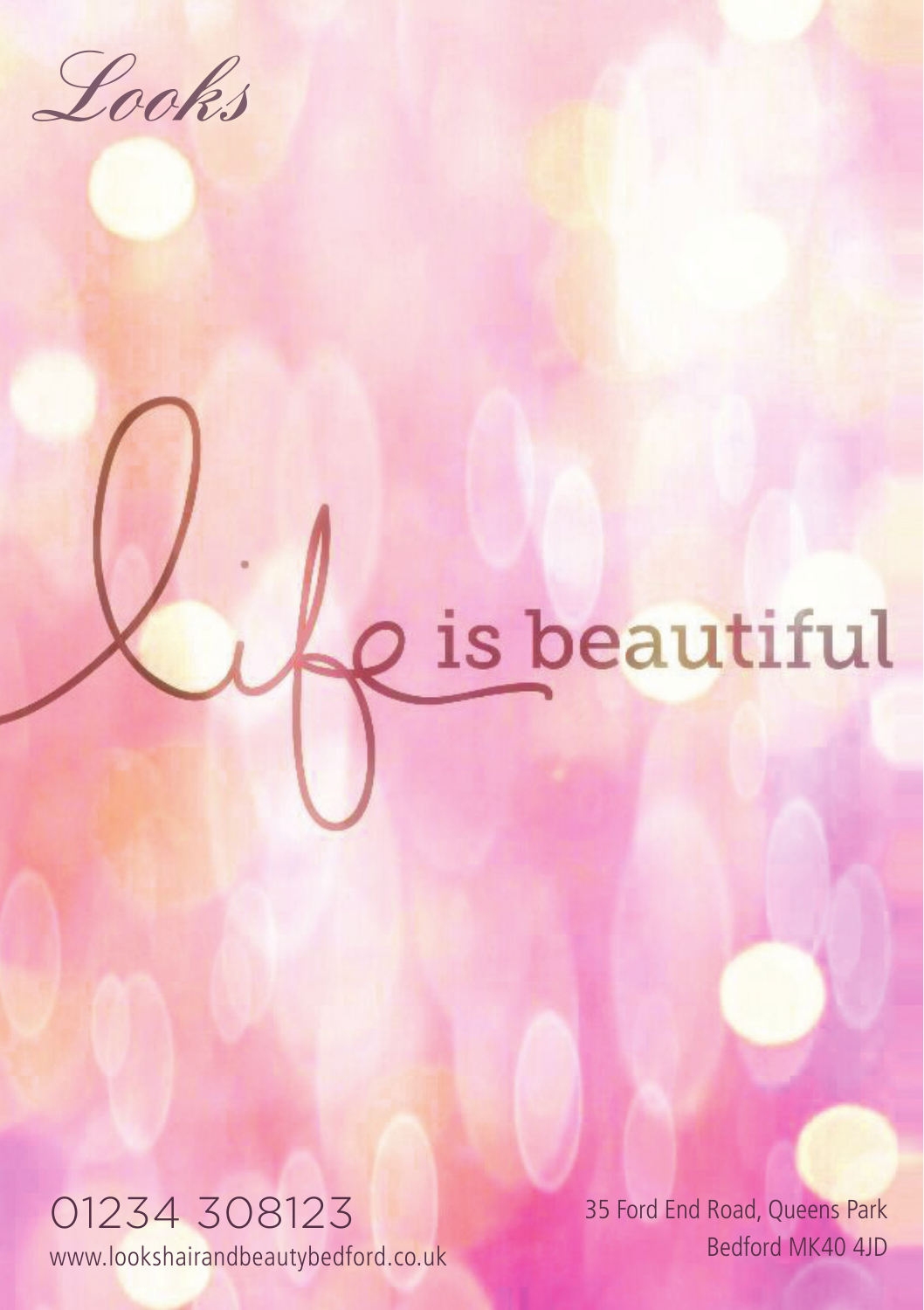## **hair**

| Adult Dry Cut                                  | from £18.00   |
|------------------------------------------------|---------------|
| Cut, Wash & Blow Dry                           | from $£25.00$ |
| Fringe Cut                                     | from £5.00    |
| Child Dry Cut                                  | from £10.00   |
| <b>Root Colour</b>                             | from £30.00   |
| <b>Full Head Colour</b>                        | from £45.00   |
| Highlights - Short Hair (exc. cut)             | from £40.00   |
| Highlights - Long Hair (exc. cut)              | from £65.00   |
| Ombré Hair/Balayage                            | from £65.00   |
| <b>Basic Party Hair Up</b>                     | £25.00-£60.00 |
| <b>Elaborate Hair Weft/Extensions</b><br>Up Do | £85.00        |
| Daytime Bridal Up Do                           | £120.00       |
| Morning Bridal Up Do                           | £180.00       |
| Party Hair & Make-up                           | £120.00       |
| Daytime Bridal Hair & Make-up                  | £270.00       |
| Morning Bridal Hair & Make-up                  | £430.00       |

| Shape & Paint                            | f6.00  |  |
|------------------------------------------|--------|--|
| Gels on Hands                            | £18.00 |  |
| Gels on Feet                             | £15.00 |  |
| Gel Removal                              | f7.00  |  |
| Gels all include a file and cuticle tidy |        |  |
| Orange Blossom<br>& Rosemary Manicure    | £22.00 |  |
| Peppermint Pedicure                      | £25.00 |  |

## OPI**nails make-up**

| Daytime/Party Make-up  | £60.00          |
|------------------------|-----------------|
| Daytime Bridal Make-up | £150.00         |
| Morning Bridal Make-up | £250.00         |
| <b>Bridal Sunday</b>   | from $E$ 290.00 |
| Daytime Make-up        | from $£25.00$   |
| <b>Evening Make-up</b> | from $£50.00$   |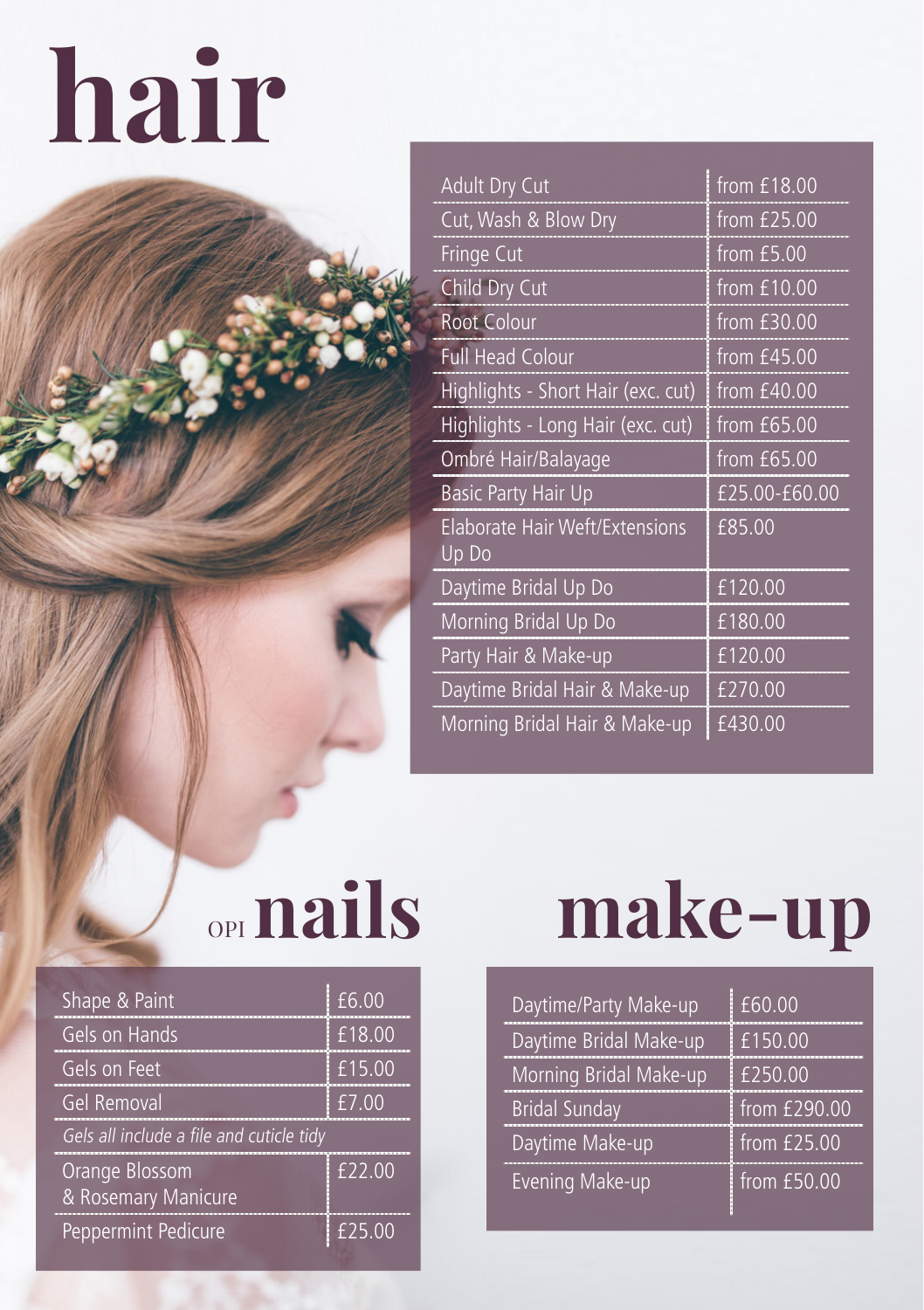

# **beauty**

| Threading             |       |
|-----------------------|-------|
| Eyebrows              | £5.00 |
| Reshape               | £6.00 |
| Upper or<br>Lower lip | £2.00 |
| Chin                  | £3.00 |
| Neck                  | £5.00 |
| Forehead              | £4.00 |
| Face side             | £6.00 |

| Waxing          |              |
|-----------------|--------------|
| Eyebrows        | From £5.00   |
| Face sides      | From £6.00   |
| Underarms       | From $f6.00$ |
| Half arm        | From £8.00   |
| Full arms       | From £12.00  |
| Half leg        | From £10.00  |
| Full leg        | From £16.00  |
| Stomach or back | From £12.00  |
| <b>Bikini</b>   | From $f6.00$ |
| Brazilian       | From £12.00  |
| Hollywood       | From £15.00  |
| Bottom          | From £6.00   |

### Eyes

| Individual Lash<br><b>Extensions*</b> | £60.00      |
|---------------------------------------|-------------|
| Infills*                              | From £25.00 |
| Flare Lashes*                         | £25.00      |
| I ash Perm I ift*                     | £25.00      |
| Lash Perm*                            | £15.00      |
| Lash Tint*                            | £5.00       |
| Brow Tint*                            | £5.00       |
| Henna Design<br>Brow Tint*            | £10.00      |
| Patch test required                   |             |

#### Massages

| Deep Tissue Massage Full Body (60 mins) | $£$ f35.00  |
|-----------------------------------------|-------------|
| or Back & Shoulder (30 mins)            | F20.00      |
| Indian Head Massage (30 mins)           | : £20.00    |
| Relaxing Massage (30 mins)              | $E_{20.00}$ |

#### Men's Waxing

| Back or chest | Fromf25.00    |
|---------------|---------------|
| Full arm      | From £16.00   |
| Shoulders     | From £10.00   |
| Underarms     | From $f10.00$ |

**Monday** Closed · **Tuesday** 10.00am-6.00pm **Wednesday** 10.00am-6.00pm · **Thursday** 10.00am-7.30pm **Friday** 10.00am-6.00pm · **Saturday** 10.00am-6.00pm **Sunday** Closed (Bridal packages only)